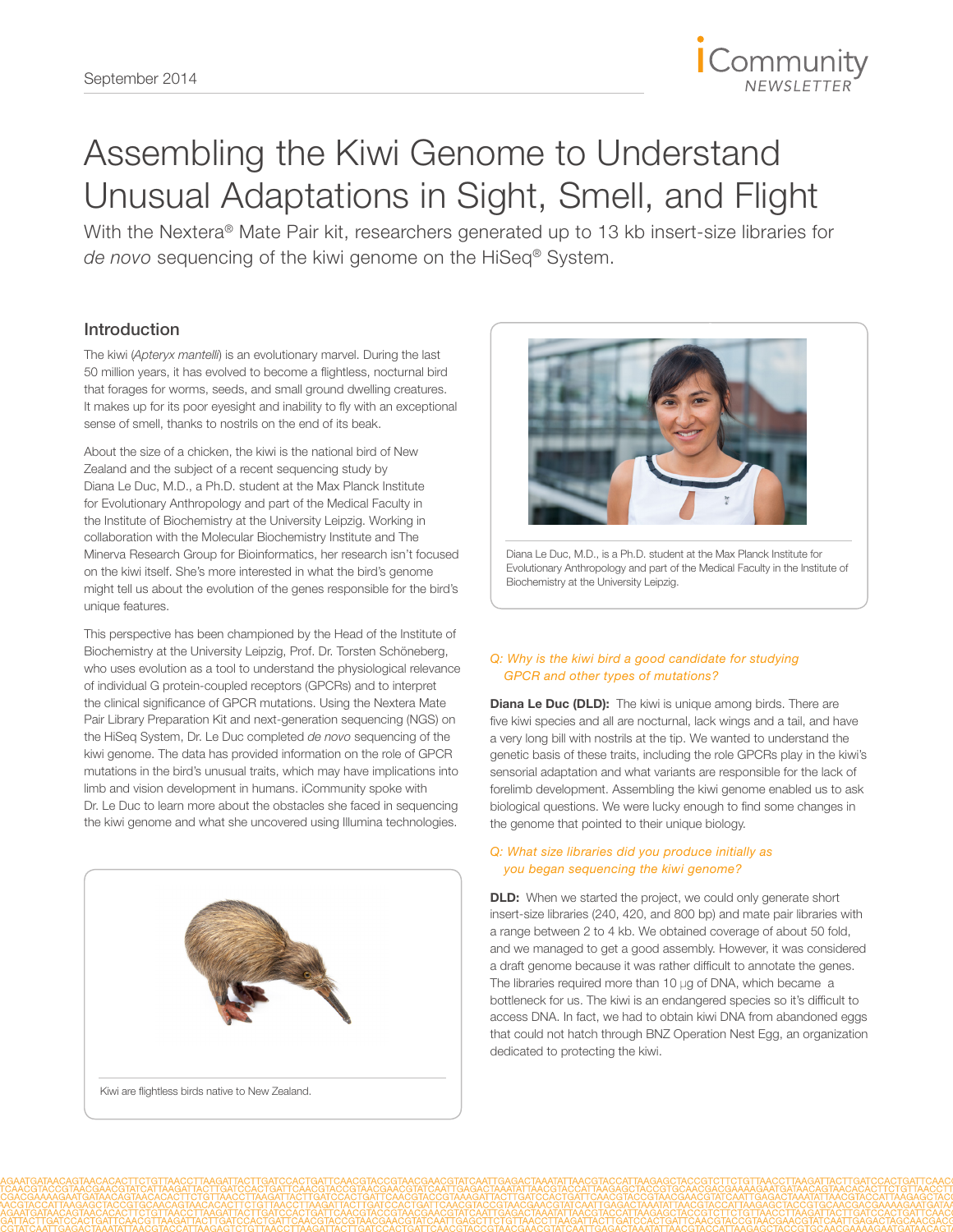# *Q: Did the Nextera Mate Pair kit enable you to generate the libraries you needed?*

**DLD:** We received the HiSeq System about the same time that the Nextera Mate Pair kit became available. With the Nextera Mate Pair kit, we could produce much larger libraries, from 7 to 13 kb, and generate the final assembly of the kiwi genome. Nextera Mate Pair also allowed us to reduce our DNA input down to 4 μg. We then had contiguous genes that we could annotate and draw biological conclusions. It helped move our draft genome to an assembled genome.

With Nextera Mate Pair, you don't have to spend so much time in the lab. It gives you more time to spend on the analysis.

#### *Q: How did the Nextera Mate Pair kit improve your workflow?*

**DLD:** I like the fact that we don't need to shear DNA with the Nextera Mate Pair kit. Shearing requires more input DNA, because you lose so much material in the process. Also, the bigger the insert size the more material you lose in the library building process. With Nextera Mate Pair, the tagmentation step does the shearing for you. You just put the DNA on a gel and extract the sizes you're interested in. It's a great improvement, with a better workflow and less hands on time than other kits. With Nextera Mate Pair, you don't have to spend so much time in the lab. It gives you more time to spend on the analysis.

#### *Q: How did you assess the quality of the kiwi genome assembly?*

**DLD:** We assessed the quality of the assembly by comparing it to annotated genomes of the zebra finch and chicken. Comparatively, we did not see rearrangements and the genomes possessed common chromosome sequences, meaning synteny was kept. We did not have the entire chromosome, but our N50, which describes scaffold length, was good enough at about 4 Mb.

# *Q: What did the sequence tell you about the role of GPCR receptors in the kiwi genome?*

**DLD:** To understand the genes involved in vision and olfaction, we annotated the olfactory receptor repertoire and all of the GPCRs. We found that olfactory receptors, classified as sensory GPCRs, have a higher diversification in these birds, providing them with a keen olfactory sense that they use in foraging. We also looked in genes we know are responsible for vision, like rhodopsin. We found that several opsins, belonging to the rhodopsin GPCR class that is involved in color vision are inactivated, most likely due to nocturnal adaptation.

Since the kiwi doesn't have problems with its lower limbs, we focused on genes known to be involved only in the development of the upper limbs. We annotated the Hox cluster and we looked in all of the fibroblast growth factors (FGF). One of the genes responsible for upper forelimb development, fibin, is most likely disrupted in the kiwi genome, and a potential cause for the absence of wings.

#### *Q: How did you identify that the fibin gene may be disrupted in the kiwi genome?*

**DLD:** We couldn't find this gene at all when we first annotated the genome. We used the Basic Local Alignment Search Tool (BLAST) to find regions of local similarity between a collection of sequences responsible for this gene. We took about 20 species of birds, mammals, and fish and blasted it against our entire assembly to see whether there is any remnant of it. We found what appears to be a gap close to the region where the fibin gene is supposed to be. We found the 3´ UTR, a sequence of about 500 bp, but we did not retrieve any significant hits for an adjacent 280 bp. The gap, of about 2000 bp, is towards the 5´ end. Given the fact that we did not see any mate pair support for that gap, we wondered why it appeared there.

It's amazing that we are now at the point where technology, like Nextera Mate Pair and the HiSeq System, make it so easy to assemble genomes and come to biological conclusions based on the data.

The fibin gene is well-conserved gene among species, so we aligned short insert size libraries against all of the known sequences for these genes from other species. We couldn't align anything. We tried longrange PCR and designed primers according to the sequences from other species, and this also failed to retrieve anything. It could be a region that is difficult to sequence, but we had good coverage and the GC content was not that high.

# *Q: How can you prove the gene is no longer there?*

**DLD:** A loss, the absence of something, is hard to prove. Fibin knockdown has only been biologically tested in zebrafish, not in birds. We know that the synteny is kept on the scaffold. The genes that are supposed to be to the right and to the left of the fibin are there on the scaffold where the 3<sup>'</sup> UTR of fibin is located. The 3<sup>'</sup> UTR is probably kept, but the rest of the gene is lost. I expect that there was probably a loss of constraint on this gene since the kiwi didn't need to fly anymore. It may be disrupted or completely missing. Or the gap may be filled with a sequence unrelated to the fibin. If that is the case, I would have to prove that the sequence doesn't align with and can't be PCR amplified with primers from sequences of other species. We need to research this further.

#### *Q: What are the next steps in your research?*

**DLD:** We will keep working on the fibin gene to determine if it's truly missing. Our lab is also conducting studies using transciptomics to characterize how a loss of a receptor impacts gene expression. I've been working on the GPCR34 knockout because this receptor is involved in immunity. The next step is to study the regulation of this receptor by using the HiSeq System to sequence transcriptomes of dendritic cells that are stimulated under different conditions.